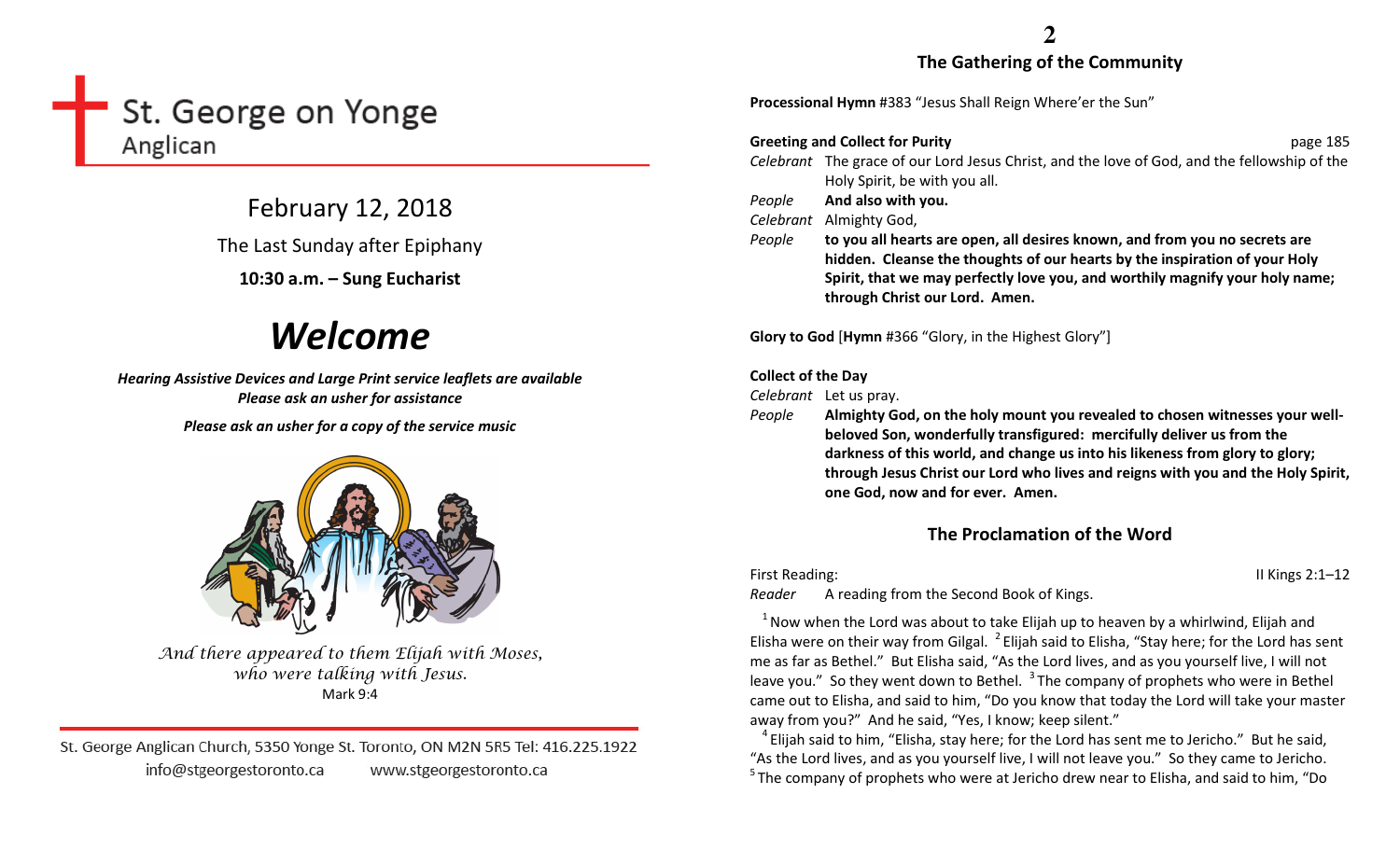you know that today the Lord will take your master away from you?" And he answered, "Yes, I know; be silent."

 $^6$ Then Elijah said to him, "Stay here; for the Lord has sent me to the Jordan." But he said, "As the Lord lives, and as you yourself live, I will not leave you." So the two of them went on.  $7$  Fifty men of the company of prophets also went, and stood at some distance from them, as they both were standing by the Jordan.  ${}^{8}$  Then Elijah took his mantle and rolled it up, and struck the water; the water was parted to the one side and to the other, until the two of them crossed on dry ground.

 $^9$  When they had crossed, Elijah said to Elisha, "Tell me what I may do for you, before I am taken from you." Elisha said. "Please let me inherit a double share of your spirit."  $10$  He responded, "You have asked a hard thing; yet, if you see me as I am being taken from you, it will be granted you; if not, it will not."  $11$  As they continued walking and talking, a chariot of fire and horses of fire separated the two of them, and Elijah ascended in a whirlwind into heaven. <sup>12</sup> Elisha kept watching and crying out, "Father, father! The chariots of Israel and its horsemen!" But when he could no longer see him, he grasped his own clothes and tore them in two pieces.

Reader The Word of the Lord. PeopleThanks be to God.

#### Psalm 30:1–6,12–13

#### Arrangement by Christopher L. Webber Tune Hymn #439 Franconia

- 1 I will exalt you, Lord, For you have lifted me And have not let my foes rejoice Or gain the victory.
- 2 Lord God, I cried to you And you have made me whole; You brought me up, O Lord, from death And you restored my soul.
- 3 You servants of the Lord, Come now and let us sing; Remembering his holiness Give thanks to God our King.
- 4 His wrath is quickly past, Love's day is never done; Though weeping may spend all the night, Joy rises with the sun.
- 5 You take my sackcloth off, Turn wailing into praise And you, O Lord, will clothe my life With shining joy always.
- 6 Therefore my heart sings out To you unceasingly; O Lord My God, all thanks to you Forevermore will be.

God our Father, glorious in giving and restoring life, do not hide your face from your people overcome with loneliness and fear; turn our mourning into dancing and raise us up with your Son, that we may rejoice in your presence for ever. Amen.

#### Second Reading: II Corinthians 4:3–6

Reader A reading from the Second Letter of Paul to the Corinthians.

 $3$  And even if our gospel is veiled, it is veiled to those who are perishing.  $4$  In their case the god of this world has blinded the minds of the unbelievers, to keep them from seeing the light of the gospel of the glory of Christ, who is the image of God. <sup>5</sup> For we do not proclaim ourselves; we proclaim Jesus Christ as Lord and ourselves as your slaves for Jesus' sake.  $6$  For it is the God who said, "Let light shine out of darkness," who has shone in our hearts to give the light of the knowledge of the glory of God in the face of Jesus Christ.

**4**

Reader The Word of the Lord. PeopleThanks be to God.

#### Gradual Hymn



#### Holy Gospel: Mark 9:2–9

Subdeacon The Lord be with you.

PeopleAnd also with you.

Subdeacon The Holy Gospel of our Lord Jesus Christ according to Mark.

PeopleGlory to you, Lord Jesus Christ.

 $2$  Six davs later, Jesus took with him Peter and James and John, and led them up a high mountain apart, by themselves. And he was transfigured before them,  $^3$  and his clothes became dazzling white, such as no one on earth could bleach them.  $4$  And there appeared to them Elijah with Moses, who were talking with Jesus. <sup>5</sup>Then Peter said to Jesus, "Rabbi, it is good for us to be here; let us make three dwellings, one for you, one for Moses, and one for Elijah."  $6$  He did not know what to say, for they were terrified.  $7$  Then a cloud overshadowed them, and from the cloud there came a voice, "This is my Son, the Beloved;

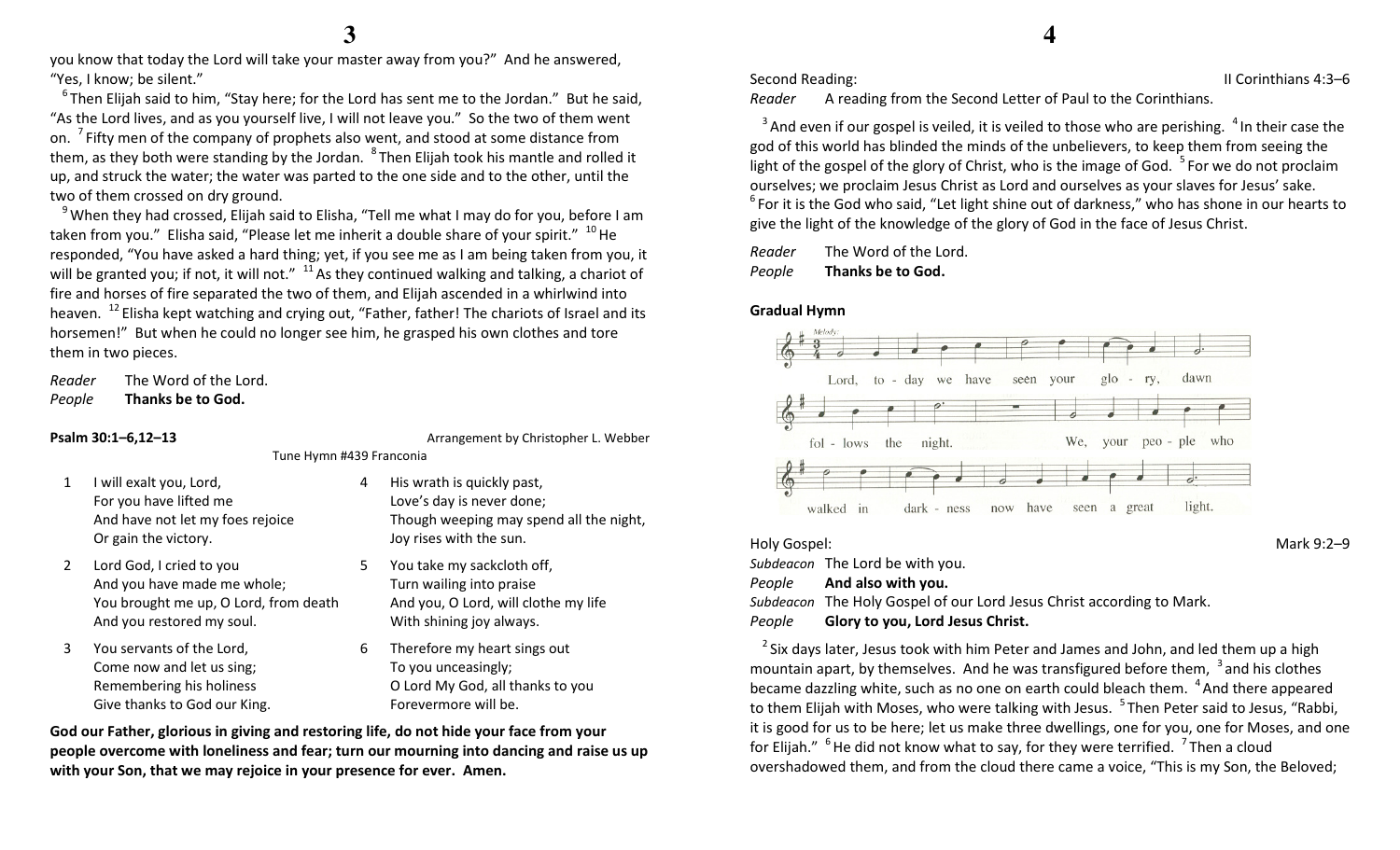listen to him!" <sup>8</sup> Suddenly when they looked around, they saw no one with them any more, but only Jesus.

 $9^9$  As they were coming down the mountain, he ordered them to tell no one about what they had seen, until after the Son of Man had risen from the dead.

Subdeacon The Gospel of Christ.

PeoplePraise to you, Lord Jesus Christ.

#### Sermon

A time for silent reflection is kept.

#### The Nicene Creed

d by a page 188

Celebrant Let us confess our faith, as we say,

People We believe in one God, the Father, the Almighty, maker of heaven and earth, of all that is, seen and unseen.

> We believe in one Lord, Jesus Christ, the only Son of God, eternally begotten of the Father, God from God, Light from Light, true God from true God, begotten, not made, of one being with the Father. Through him all things were made. For us and for our salvation he came down from heaven: by the power of the Holy Spirit he became incarnate from the Virgin Mary, and was made man. For our sake he was crucified under Pontius Pilate; he suffered death and was buried. On the third day he rose again in accordance with the scriptures; he ascended into heaven and is seated at the right hand of the Father. He will come again in glory to judge the living and the dead, and his kingdom will have no end.

> We believe in the Holy Spirit, the Lord, the giver of life, who proceeds from the Father. With the Father and the Son he is worshipped and glorified. He has spoken through the prophets. We believe in one holy catholic and apostolic Church. We acknowledge one baptism for the forgiveness of sins. We look for the resurrection of the dead, and the life of the world to come. Amen.

#### The Prayers of the People

Leader Lord, in your mercy, PeopleHear our prayer.

#### Confession and Absolution

n and the contract of the contract of the page 191 Celebrant Dear friends in Christ, God is steadfast in love and infinite in mercy; he welcomes sinners and invites them to his table. Let us confess our sins, confident in God's forgiveness.

Celebrant Most merciful God,

- People we confess that we have sinned against you in thought, word, and deed, by what we have done, and by what we have left undone. We have not loved you with our whole heart; we have not loved our neighbours as ourselves. We are truly sorry and we humbly repent. For the sake of your Son Jesus Christ, have mercy on us and forgive us, that we may delight in your will, and walk in your ways, to the glory of your name. Amen.
- Celebrant Almighty God have mercy upon you, pardon and deliver you from all your sins, confirm and strengthen you in all goodness, and keep you in eternal life; through Jesus Christ our Lord. Amen.

#### The Peace

e behavior of the contract of the contract of the contract of the contract of the contract of the contract of the contract of the contract of the contract of the contract of the contract of the contract of the contract of Celebrant The peace of the Lord be always with you. PeopleAnd also with you.

## The Celebration of the Eucharist

Offertory Hymn #168 "Transfigured Christ"

#### The Prayer over the Gifts

Celebrant Let us pray.

People Holy God, receive all we offer you this day, and bring us to that radiant glory which we see in the transfigured face of Jesus Christ our Lord. Amen.

#### Eucharistic Prayer #2 $2^{n}$  page 196

- Celebrant The Lord be with you. PeopleAnd also with you.
- Celebrant Lift up your hearts.
- PeopleWe lift them to the Lord.
- Celebrant Let us give thanks to the Lord our God.
- PeopleIt is right to give our thanks and praise.
- Celebrant We give you thanks and praise, almighty God, through your beloved Son, Jesus Christ, our Saviour and Redeemer. He is your living Word, through whom you have created all things.

By the power of the Holy Spirit he took flesh of the Virgin Mary and shared our human nature. He lived and died as one of us, to reconcile us to you, the God and Father of all.

Silence is kept.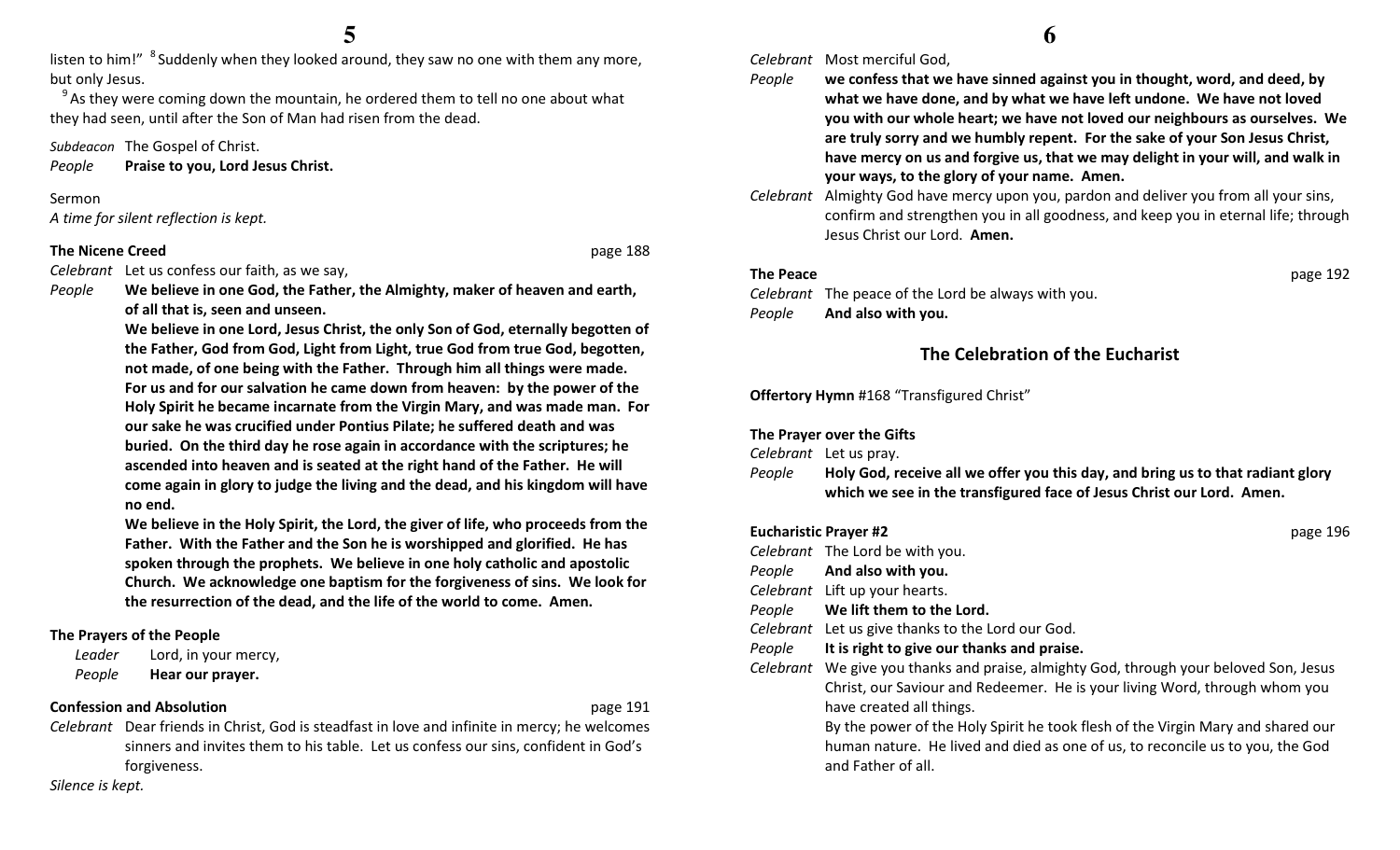In fulfilment of your will he stretched out his hands in suffering, to bring release to those who place their hope in you; and so he won for you a holy people. He chose to bear our griefs and sorrows, and to give up his life on the cross, that he might shatter the chains of evil and death, and banish the darkness of sin and despair. By his resurrection he brings us into the light of your presence. Now with all creation we raise our voices to proclaim the glory of your name. People Holy, holy, holy Lord, God of power and might, heaven and earth are full of your glory. Hosanna in the highest. Blessed is he who comes in the name of the Lord. Hosanna in the highest.  $\overline{Celebrant}$  Holy and gracious God, accept our praise, through your Son our Saviour Jesus Christ; who on the night he was handed over to suffering and death, took bread and gave you thanks, saying, "Take, and eat: this is my body which is broken for you." In the same way he took the cup, saying, "This is my blood which is shed for you. When you do this, you do it in memory of me." Remembering, therefore, his death and resurrection, we offer you this bread and this cup, giving thanks that you have made us worthy to stand in your presence and serve you. We ask you to send your Holy Spirit upon the offering of your holy Church. Gather into one all who share in these sacred mysteries, filling them with the Holy Spirit and confirming their faith in the truth, that together we may praise you and give you glory through your Servant, Jesus Christ. All glory and honour are yours, Father and Son, with the Holy Spirit in the holy Church, now and for ever. Amen. The Lord's Prayer [Arranged by Michael Leach] Arranged by Michael Leach

Celebrant As our Saviour taught us, let us pray,

People Our Father in heav'n, hallowed be your name, your kingdom come, your will be done, on earth as in heaven. Give us today our daily bread. And forgive us our sins as we forgive those who sin against us. Save us from the time of trial, and deliver us from evil. For the kingdom, the power, and the glory are yours, now and for ever. Amen.

## The Breaking of the Bread #6

 $\overline{6}$  page 213 Celebrant We break the bread of life, and that life is the light of the world.

PeopleGod here among us, light in the midst of us, bring us to light and life. **Lamb of God** [Arranged by Michael Leach]

People Lamb of God, you take away the sins of the world: have mercy on us, have mercy on us. Lamb of God, you take away the sins of the world: have mercy on us, have mercy on us. Lamb of God, you take away the sins of the world: grant us your peace, grant us your peace.

## The Communion

**n** page 213 Celebrant The gifts of God for the People of God. PeopleThanks be to God.

All are invited to share in Communion. If you would rather not receive the bread and wine, please feel free to come forward for a blessing.

## Communion Hymns

 #37 "We'll Sing in the Morning" #382 "Praise to the Lord"

## Prayer after Communion

Celebrant Let us pray.

People Holy God, we see your glory in the face of Jesus Christ. May we who are partakers of his table reflect his life in word and deed, that all the world may know his power to change and save. We ask this in his name. Amen.

## **Doxology** [Arranged by Michael Leach]

People Glory to God, whose power, working in us, can do infinitely more, infinitely more than we can ask or imagine. Glory to God from generation to generation, in the Church and in Christ Jesus, in the Church and in Christ Jesus, for ever and ever, for ever and ever. Amen, Amen.

## Blessing

## Announcements

Recessional Hymn #420 "Praise the Lord, Ye Heavens Adore Him"

## Dismissal

Subdeacon Go in peace to love and serve the Lord. PeopleThanks be to God.